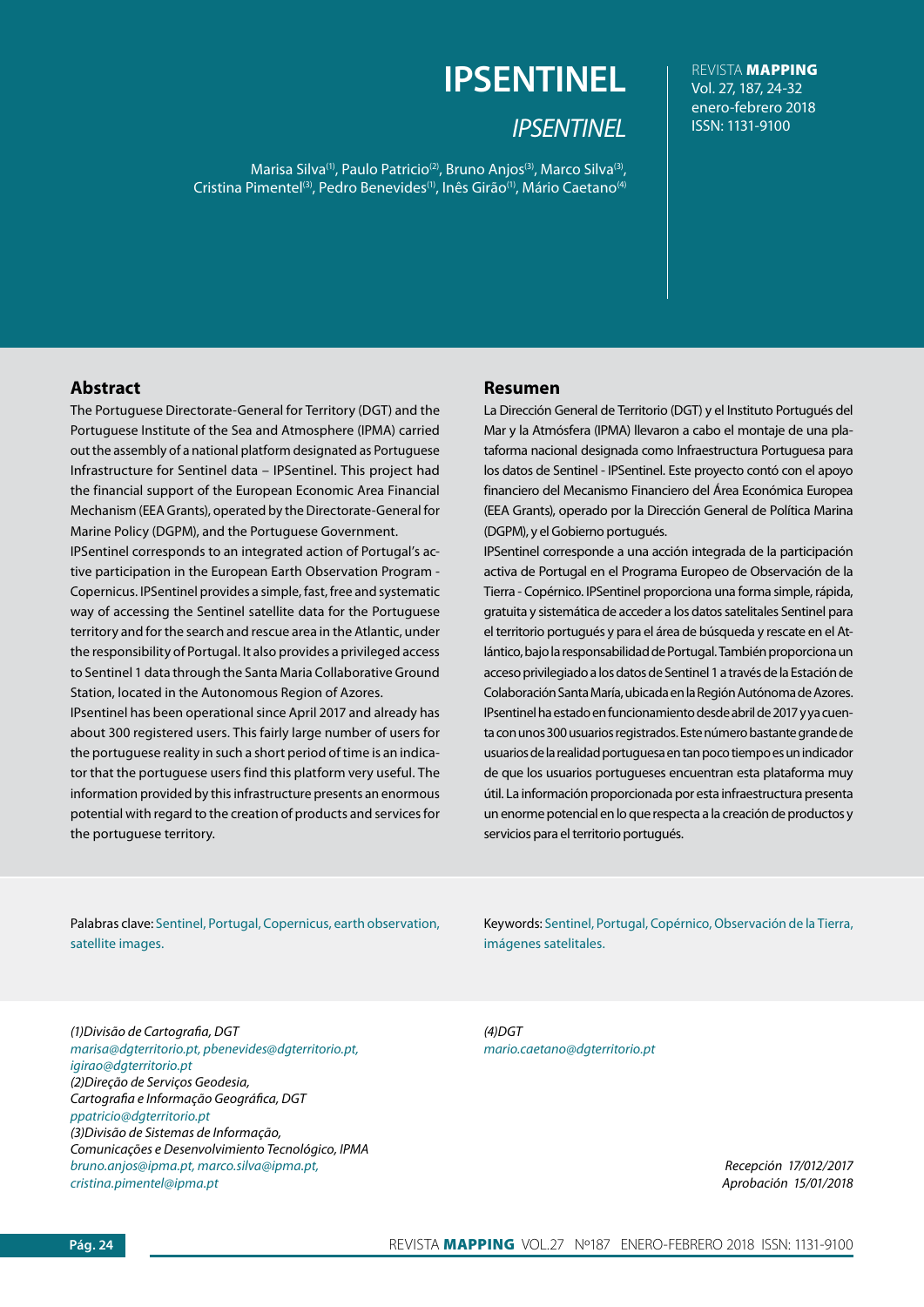# 1. INTRODUCTION

We can easily find good examples of the use of geographic information (GI) and how it enables more efficient and effective responses to the institutional decision-making process. However GI is not limited to provide support to decision makers, it also contributes decisively, directly and indirectly, to the growth of the economy. Today, GI technologies and systems evolve at a considerable pace, in particular in the area of the Earth Observation (EO) where satellites play an increasingly important role, as sources of quality and accurate information, allowing a growing range of applications. In line with this dynamic, the European Union (EU) has created the Copernicus Program (Regulation (EU) No377 / 2014 of the European Parliament and of the Council of 3 April 2014). This program, implemented by the EU together with the European Space Agency (ESA) and its Member States (MS), aims to observe and monitor the Earth in several areas (e.g. ocean, terrestrial and atmospheric environments, climate change, security and natural disasters) and aspires to ensure the availability of geographic information, with quality, accuracy and high level of updating, responding to ordinary and / or regular needs but also in emergency situations.

The Copernicus program organization is based on three distinct components: Space, InSitu and Services. Each one of these components plays a key role in the success of the program and involves significant investments. At this stage the Space Component is perhaps the most visible, by the development and launching of dedicated satellites which are carrying a variety of technologies, such as radar and multispectral sensors for monitoring earth, ocean and atmosphere - Sentinel missions (Caetano et al., 2014). The space component is being implemented by ESA and the European Organization for the Exploitation of Meteorological Satellites



(EUMETSAT). With the objective of promoting and disseminating the results of these missions, Sentinel has formed the Collaborative Ground Segment (CollGS), which includes several agents with particular emphasis on the various MS.

The IPSentinel project and its outcome correspond to the implementation of the CollGS policies regarding the creation of national platforms that allow the storage and dissemination of data from the dedicated missions - National Mirrors. The platform IPSentinel results from the partnership between the Directorate-General for the Territory (DGT) and the Portuguese Institute for the Sea and the Atmosphere (IPMA). This project was funded by the EEA Grants program, operated by the Directorate-General for Marine Policy (DGPM), and by the National Government.

The data and information available at IPSentinel correspond to an area (Figure 1) that includes Portugal mainland, the Autonomous Regions, the Exclusive Economic Zone (EEZ) and the sea area defined as the search and rescue area in which Portugal has operational responsibilities. IPSentinel has privileged access to Sentinel 1 data since it has a direct connection to the Santa Maria Collaborative Ground Station, which is the first recipient of these data.

IPSentinel intends to make a responsible and decisive contribution to the dissemination and exploitation of Sentinel mission data, as well as to promote the use of derived products in the most varied areas of the EO, offering public and private entities the opportunity to take advantage of the technological innovations resulting from such missions.

# 2. FRAMEWORK

Copernicus is an European program for the Earth observation and monitoring, which follows the Global Monitoring for Environment and Security (GMES) program and it's based on a partnership established between the European Union (EU), ESA and the various Member States. Its main purpose is the acquisition, treatment and timely availability of accurate and reliable geospatial information. All this information supports a wide range of applications including environmental protection, urban management, regional and local planning, agriculture, forestry, fisheries, health, transport, climate change, sustainable development, civil protection and tourism, among others. It is intended to be an essential contribution to policy-makers and public authorities who will be able to support their strategic decisions in up-to-date and reference information (EU, Terms and Conditions for the Use and Distribution of Sentinel Data).

The Copernicus program integrates in its structure three essential components: Space, In Situ and Services. The Space Component has the purpose of collecting, pre-processing *Figure 1. Area of information available at IPSentinel* and distributing data obtained from remote sensors installed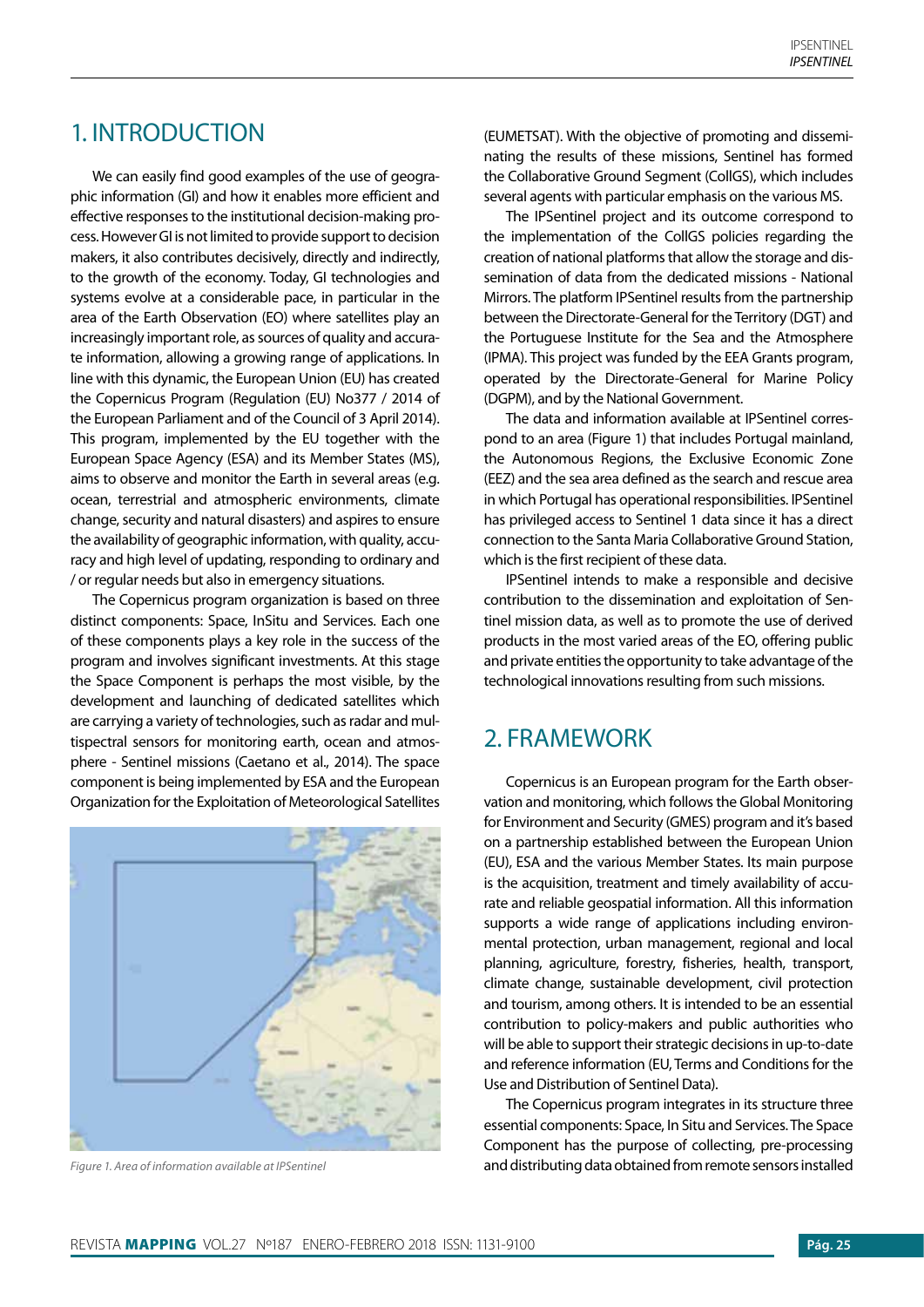| <b>Mission</b>      | <b>Sensor</b>                                                                                                                                                                           | <b>Applications</b>                                                                          |
|---------------------|-----------------------------------------------------------------------------------------------------------------------------------------------------------------------------------------|----------------------------------------------------------------------------------------------|
| Sentinel-1          | C-SAR sensor                                                                                                                                                                            | Monitoring land and ocean                                                                    |
| Sentinel-2          | High Resolution Multispectral sensor                                                                                                                                                    | <b>Monitoring land</b>                                                                       |
| Sentinel-3          | Several sensors:<br>• OLCI - Ocean and Land Colour Instrument<br>• SLSTR - Sea and Land Surface Temperature Radiometer<br>• SRAL - SAR Altimeter<br>• MWR - Microwave Radiometer        | Monitoring land and ocean                                                                    |
| Sentinel-4          | Ultra-violet Visible Near-infrared spectrometer - UVN<br>(It will be placed aboard EUMETSAT satellites)                                                                                 | Atmospheric monitoring                                                                       |
| Sentinel-5 e 5P     | Troposphere Monitoring Instrument - TROPOMI<br>(includes Ultraviolet Visible Near-infrared Shortwave Spectrometer - UVNS)                                                               | Atmospheric monitoring from polar orbit<br>satellites                                        |
| Sentinel-6/Jason-CS | Several instruments:<br>• Radar altimeter;<br>• Microwave radiometer (AMR-C);<br>• GNSS receiver;<br>• DORIS receptor;<br>Laser Reflector Array;<br><b>Radio-Occultation Instrument</b> | Monitoring ocean<br>(mainly high precision topographic<br>observations of the ocean surface) |

*Table 1. Sentinel constellations – Main features*

in satellites. This component covers two types of missions: Dedicated Missions - satellites built and operated under Copernicus (Table 1); and Contributing Missions - satellites operated by National, European or International organizations who acquire relevant data for Copernicus Services.

The Space Component is complemented by the Collaborative Ground Segment (CollGS) that controls flight operations and data acquisition, archiving, processing and distribution. In this segment the MS have assumed an important role with the implementation of technological infrastructures, being IPSentinel one of these examples.

The *In Situ* Component has the purpose of collecting, pre-processing and distributing data obtained from *In Situ* infrastructures, the kind of information that can only be obtained nearer or at the exact place where the phenomena under analysis occur. The existing network includes data from: the European Network of Meteorological Services (EUMETNET); the European Association for the Global Observation System (EuroGOOS); the European Association of Cartographic Agencies and Cadastral Agencies (EuroGeographics); the European Association of Geological Surveys (EuroGeoSurveys) and the European Marine Observation and Data Network (EMODNET). This component also includes geographical reference information.

The services component will be the most visible component of the Copernicus program, fulfilling one of its main objectives: to provide services and information built upon EO and In Situ data in a timely and user-friendly manner for citizens and entities with responsibilities in the areas of resource management, security and civil protection.

All the Copernicus services and data are freely available for users.

# 3. OBJECTIVES

As mentioned before IPSentinel is the outcome of a joint venture of two portuguese national agencies, with responsibilities in defining strategic management policies for land and marine territory. The starting point of this project is based on the idea that the European investments on Earth Observation have to be potentiated and offered for all users.

The main purpose of the infrastructure is to provide a simple, fast, free and stable mode to access Sentinel images. As is, the ESA Scientific Data Hub is not providing the expected and necessary download performance to users. After the implementation of IPSentinel, the platform has been tested to evaluate its performance vs. the ESA Scientific Data Hub. In Figure 2 below, the graphics show the performance of the download of three different randomly chosen products between March and April 2017, the average download velocity for IPSentinel was 12,4 MB/s and 4,8 MB/s for the ESA Data Hub. Moreover, the steadiness of the streaming is also quite remarkable, which means that IPSentinel is providing a reliable service. This is also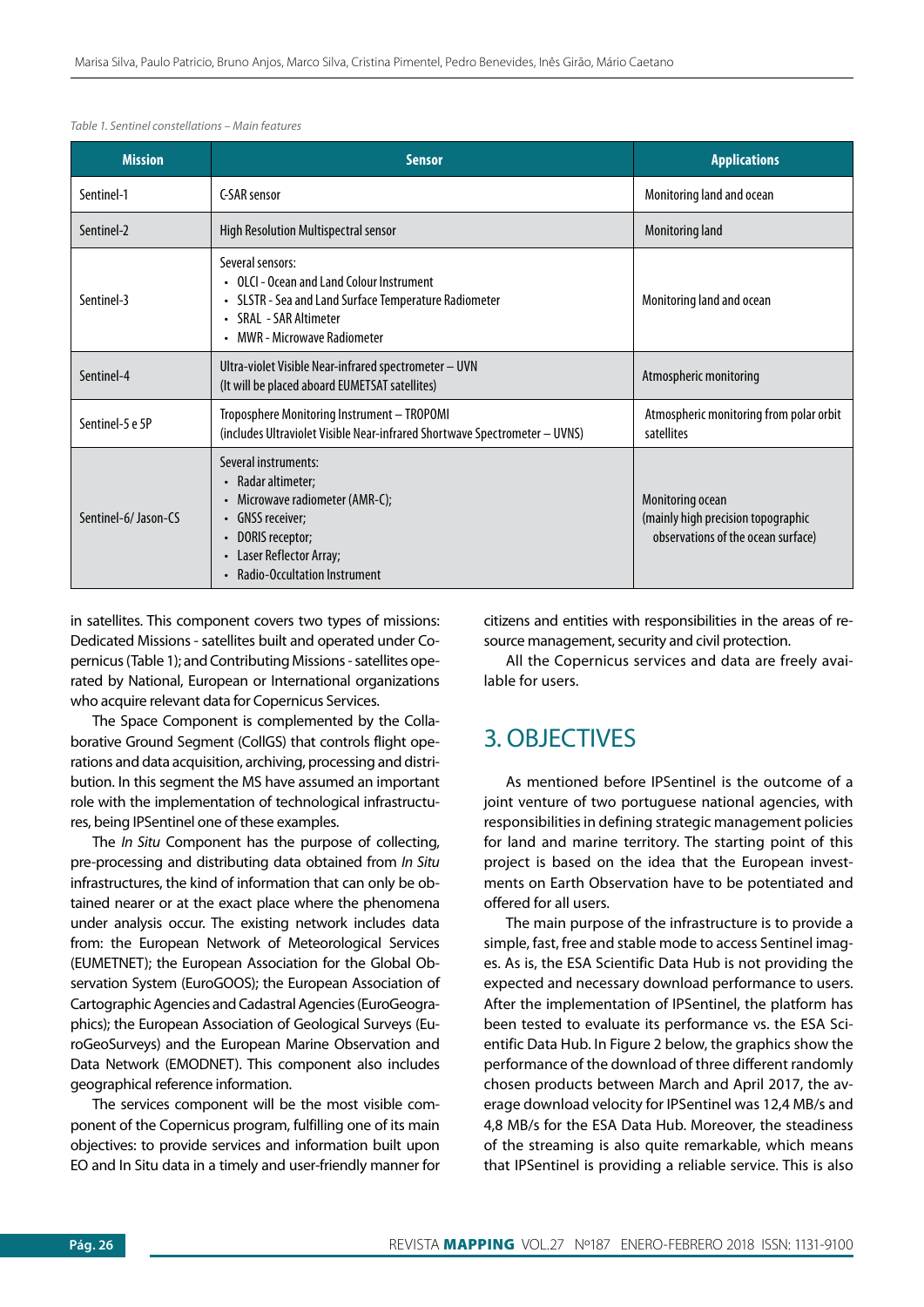

*Figure 2. Testing performance IPSentinel vs. ESA Scientific Data Hub*

the result of using the GÉANT network, since this infrastructure contributes decisively to the development of research and education.

Another huge advantage of IPSentinel is the direct connection to Santa Maria Collaborative Ground Station in Azores. Because of its geographical position this Ground Station has the possibility to access Sentinel 1 data in near real-time. That was also one of the main purposes of this project, to take benefit of this advantage which can be decisive in emergency scenarios.

# 4. ARCHITECTURE AND FUNCTIONALITIES

It's important to mention that this project was developed while the European Commission and ESA were still defining the strategy for the Ground Segment and in particular for the setting of national mirrors like IPSentinel. After contacting the ESA specialists and studying which would be the ideal software to operate this infrastructure, DGT and IPMA decided to adapt the software Data Hub Software (DHuS). DHuS is an open source software developed by the Serco-Gael consortium to support ESA Copernicus Data Access. It provides a simple web interface to allow interactive data search and download. This software also allows access to data through programs and scripts, therefore, automating the download within the users' workflow.

The adaption of the DHuS software and the IPSentinel platform design was made by the Portuguese company EDISOFT - Defence and Aerospace Technologies.

#### **4.2. DHuS Software**

- DHuS (Data Hub Software) is an open source software that provides users with access to an ESA Rolling Archive (RA) containing data from Sentinel Satellites, thus providing the dissemination of Earth Observation (EO) products.
- DHuS offers users, through a browser, access to a graphical interface (GUI) allowing navigation and exploitation of the available data. The software also allows the download of data not only through the GUI, but

also through scripts, using for thiat purpose the access protocol OData<sup>(1)</sup> (Open Data Protocol).

The software can run on a scalable framework. It can be installed either on a personal computer or on a server infrastructure. As a user, you will only need access to a browser.

- One of the most important features of DHuS is its ability to handle different formats for navigation of EO data contents. Given the heterogeneity of EO products, DHuS achieves a transparent management using an open-source application which allows you to read, write and process heterogeneous data - Data Request Broker (DRB).

More information in: https://sentineldatahub.github.io/ DataHubSystem/

The DHuS host is on a 64-bit Linux machine in a multi-threaded environment and the virtualization environment used is the Red Hat Enterprise Virtualization (RHEV). The Hardware characteristics are:

- Number of CPUs: 16
- RAM: 16Gb
- Local Storage: 1Tb
- Storage Archive : 36 TB (estimated for 3 month storing)
- External Connectivity : 2 Gbps
- Internal bandwidth through storage : 4 Gbps

DHuS is a stand-alone product that is prepared to deploy middleware software packages. This is only dependent on the most current version of Java JDK certified. The Linux distribution installed is the CentOS version 7.

## **4.3. IPSentinel Architecture**

- The conceived architecture takes into account the integration of DHuS software provided by ESA
- DHuS software is integrated in the section called IPSentinel Front-End Server
- The package provided by ESA consists on the DHuS application and a database.

## **4.4. Architecture Details**

- **IPSentinel.pt:** Website with EO information, program: Copernicus in Portugal, Sentinel satellites, Sentinel products; case studies in the areas of EO, documentation,

<sup>(1)</sup>The Open Data Protocol (OData) allows the creation of REST-based services, which allows web clients, based on HTTP messages, to publish and consume resources identified on the basis of Uniform Resource Identifiers (URIs) and defined in a data model. The OData protocol allows easy access to the Data Hub and can be used to build URIs to perform search queries and product downloads, giving users the ability to remotely run scripts in batch mode. (Rosa, Joana, Manual de Utilizador, 2017)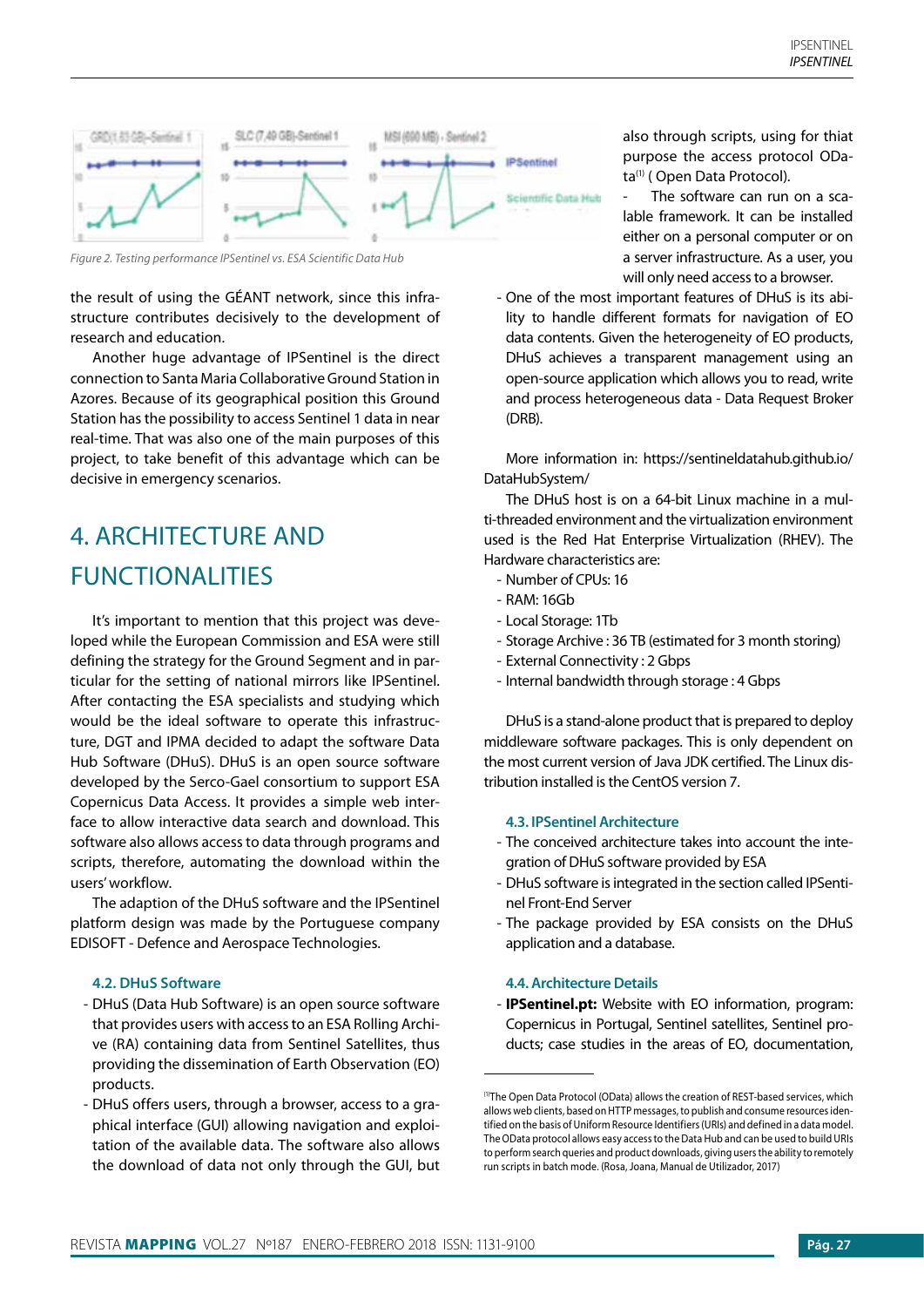

*Figure 3. IPSentinel Architecture*

information, etc. and working platform for the GIOT;

- **Front-End IPSentinel Front-End Server:** With the Web-Server function installed, the DHuS (Sentinel image storage / dissemination management software) application is responsible for the ingestion, in the IPSentinel Rolling Archive, of data from the ESA repository and the Santa Maria Station repository Sentinel satellites – so far it has only received information from Sentinel 1);
- **IPSentinel Rolling Archive:** Repository of images from the ESA and Santa Maria Station repositories; The stored products will be updated regularly (2 to 3 months);
- **Storage:** Repositories of derived products (sea, atmosphere and land)

## **4.5. Users Profile**

The IPSentinel platform targets two user profiles:

- Specialist User:
	- Target Group: Research centers, universities, etc.
	- Data: Use of raw data, i.e. images without any processing.
	- Normal User:
	- Target Group: End users, e.g. civil protection, firefighters, public institutions, etc.
	- Data: Use of products already processed.

#### **4.6. Relational platform model**

# **4.6.1. IPSentinel Users- Functions**

## **Technical specifications**



*Figure 4. IPSentinel Architecture – Technical specifications*

## **\_ Platform User**

• Search and Download - Registered user requesting download permissions from the administrator:

- After registering on the portal the user will have access to search functions.
- A user can download all pro ducts freely.
- **Functionalities**
- Register and Login
- Product Research and Inspection
- Basic and advanced search (e.g.

search by date, by AOI, by satellite, etc.)

- Product Inspection:
- Product Ouicklooks
- Product information (satellite, date, etc.)
- Save search
- Product downloads
- \_**Administrator**
- All user and administration functions:
- Has access to all the functionalities of the platform for routine and administration operations:
- **Management of user and data access rights:** create, validate, modify, delete and allow access to products.
- **Catalog management:** create, modify and delete catalogs, insert or remove products.
- **File management:** manage file, disk space, set data storage margin (data ingestion  $\leq$  2 months).
- **System Monitoring:** monitoring machines (CPUs, memory, etc); IPSentinel usage statistics.
- Database management: start / stop, database maintenance (backups, restore, etc)
- **Network management:** remotely manage IPSentinel framework connections

### **4.7. Network and Security**

- A new network structure was developed, based on the OSI model, and mechanisms have been adopted which

> guarantee the security of the client-server connection and the data transmission.

> - The installation and configuration of the firewall guarantees the security of the databases and the connections between the different machines.

> - As far as communication protocols are concerned, they ensure authentication, privacy and integrity in exchanging information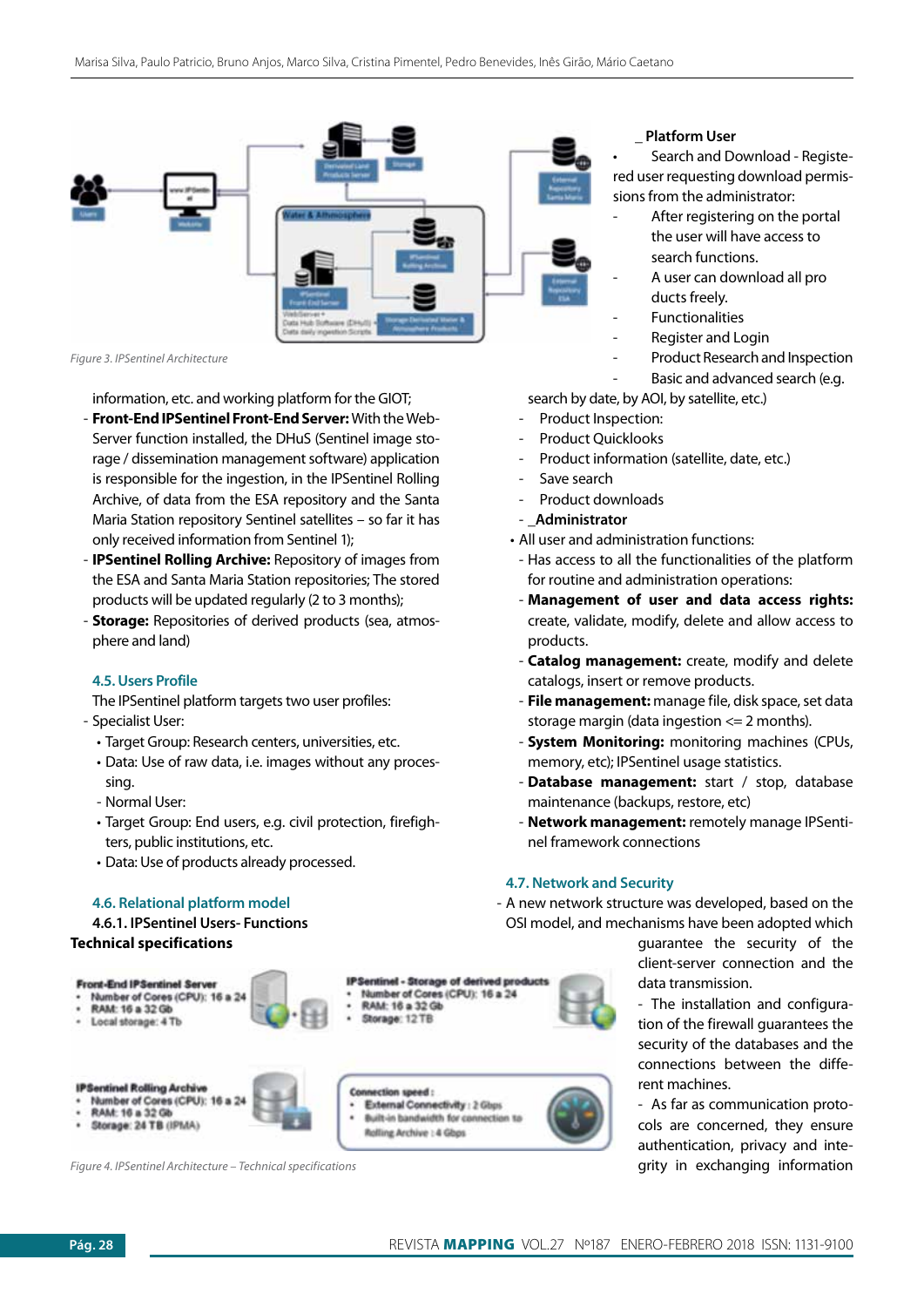## (e.g. HTTPS).

- Data transfer protocols meet the above criteria (privacy and integrity) and ensure an average SFTP transfer rate for a 100MB 6 / 9MB connection and a 1GB 40MB connection.
- The maximum number of simultaneous downloads per user is 2 products.

## **4.8. Backup and System Integrity Policy**

- Periodic copies of the database (database dump)
- IPSentinel Server has a backup system of the most important files on the machine, thus ensuring that the system can be rolled back to a state before the occurrence of a problem.
- A High Availability system is implemented that ensures uninterrupted portal availability.

# 5. SDI INTERACTION

Since the beginning of the project it became very clear that it is fundamental to provide access not only to the Sen-

tinel images but also to derivate products and services somehow related to these images. In Portugal there are several Spatial Data Infrastructures (SDI), the National Spatial Data infrastructure – Sistema Nacional de Informação Geográfica (SNIG) and some thematic Spatial Data Infrastructures like SNIMar, specific for the maritime information, or SNIAmb for environmental data.

IPSentinel has already integrated SNIG, SNIAmb and, in a near future, SNIMar catalogue will be also integrated. The catalogues of these infrastructures, which are based in Open Geospatial Consortium (OGC) Catalogue Service for the Web (CSW), are adapted into the format expected by the DHuS component by the interface ETL (Extract, Transform, Load). This interface was integrated in the DHuS software and converts the OGC CSW search results into OData results. Therefore, the external interface is the same as OData. This is a straightforward approach that allows users to perform their search in the IPSentinel environment and get the results from the IPSentinel catalogue, from external catalogues or both.

# 6. STATISTICAL DATA

IPSentinel is fully operational since April 2017. In the present the storage provides 35 TB which means that is possible to keep about 1 month and 15 days of products available for download. In that period the most space consuming images are Sentinel 1, corresponding to about 67 % the storage capacity and the lower consumer is Sentinel 2 with 5 %. The number of products available is mostly from Sentinel 3 with 52 % while Sentinel 2 only provides about 14 %. These numbers are detailed in Figure 5.

When registering in IPSentinel some information are requested like the domain area of interest and the area of usage of the images, this information intends to permit a better understanding of the user profile. Since April to November 2017 the number of users has been increasing. The next tables and charts demonstrate the user profiles and the use of data of IPSentinel.

These data show that most of the users come from the



*Figure 5. Data volume and number of products available*

| Domain       |               | <b>Registered users</b> |     |         |            |
|--------------|---------------|-------------------------|-----|---------|------------|
| area         | <b>Number</b> | %                       |     |         | Atmosphere |
| Atmosphere   | 18            | 6,08%                   |     | $-6% -$ |            |
| Climate      | 10            | 3,38%                   | 14% | 7%      | Climate    |
| Emergency    | 20            | 6,76%                   | 9%  | 言       | Emergency  |
| Land         | 168           | 56,76%                  |     |         | Land       |
| Marine       | 26            | 8,78%                   |     | п       | Marine     |
| Other        | 43            | 14,53%                  |     | 57%     | Other      |
| Security     | 11            | 3,71%                   |     |         | Security   |
| <b>Total</b> | 296           | 100,00%                 |     |         |            |

*Figure 6. Users by domain area*

| <b>Products</b> |        | <b>Registered users</b> |     |     |            |
|-----------------|--------|-------------------------|-----|-----|------------|
| usage           | Number | %                       |     | 14% |            |
| Commercial      | 15     | 5,07%                   |     |     | Commercial |
| Education       | 42     | 14,19%                  |     |     | Education  |
| Other           | 58     | 19,59%                  | 61% | 20% | = Other    |
| Research        | 181    | 61,15%                  |     |     | Research   |
| <b>Total</b>    | 296    | 100,00%                 |     |     |            |

*Figure 7. Users by product usage*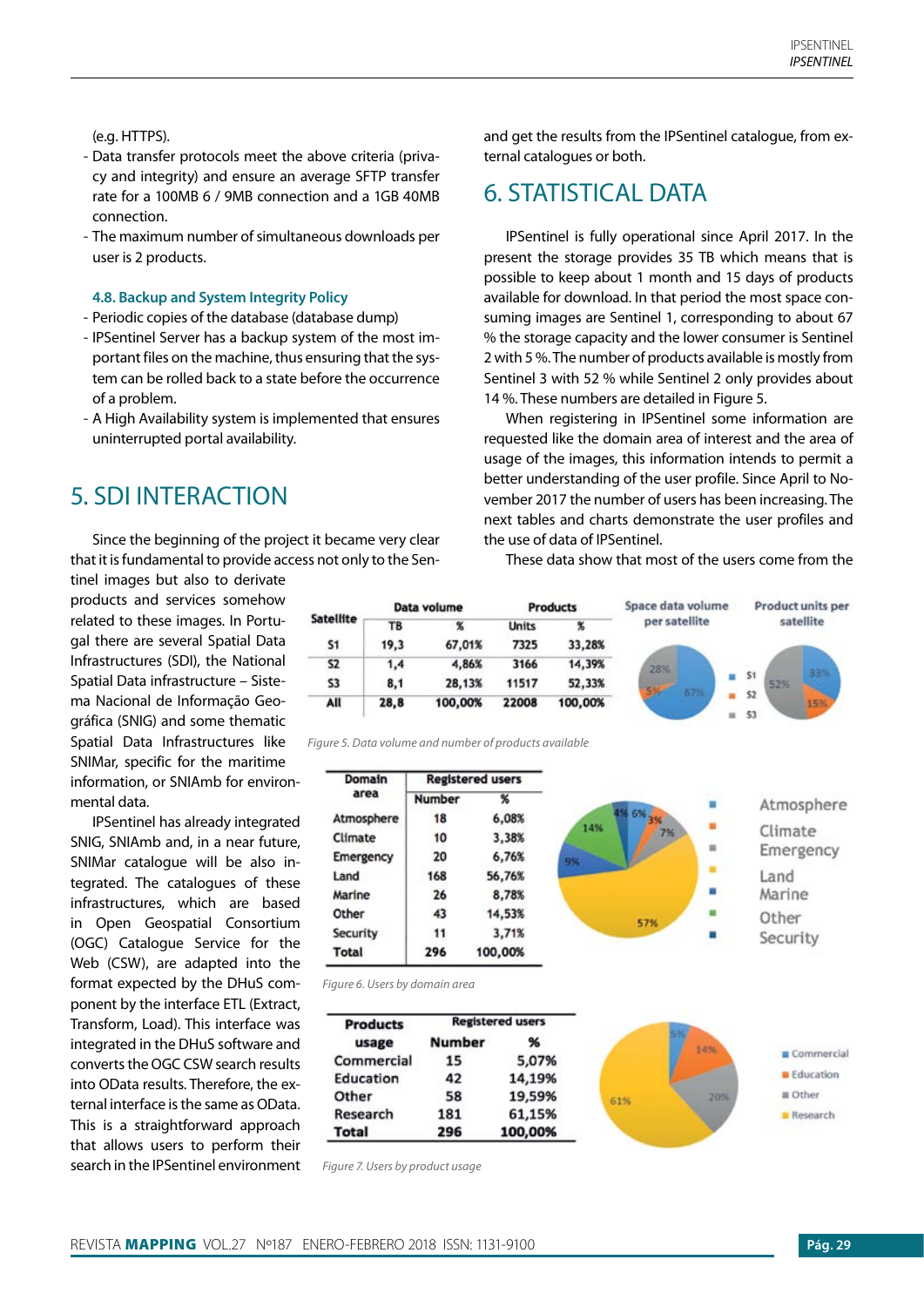|                      |        | Data volume | <b>Downloads</b> |         |
|----------------------|--------|-------------|------------------|---------|
| <b>Product usage</b> | GB     | %           | <b>Units</b>     | %       |
| Research             | 319,64 | 58,67%      | 316              | 55,05%  |
| Commercial           | 41,43  | 7,60%       | 41               | 7,14%   |
| Education            | 50,40  | 9,25%       | 67               | 11,67%  |
| Other                | 133,34 | 24,48%      | 150              | 26,14%  |
| <b>Total usage</b>   | 544,81 | 100,00%     | 574              | 100,00% |
| Research             | 24%    |             | 26%              |         |
| Commercial           |        |             |                  |         |
|                      | 9%     | 59%         |                  | 55%     |
| Education            |        |             | 12%              |         |

*Figure 8. Amount and volume of downloads by user area*

research area and the thematic area is mostly from Land products users.

In the last six months the downloaded data also points out research area users as the most active and with greater amount of downloaded data.

Also interesting to see is the download by satellite. In this item Sentinel 2 is way ahead with 69 % of the total downloads while Sentinel 3 only represents 3 %.

These figures show that the infrastructure is being largely used by the community and the feedback from the users has been also very positive. This is an encouragement to keep up with the service and explore its potential in the future.

# 7. CONCLUSIONS

The use of satellite images in Portugal still doesn't occur systematically and they are mainly used by some specialists in their areas of expertise. The potential of satellite imagery, although recognized by many, is not yet conveniently explored and needs to be expanded and diversified.

The IPSentinel infrastructure will allow a simple access to the Sentinel satellite images for the Portuguese users. This infrastructure will act also as a platform to promote the use of Sentinel satellite images in Portugal by creating conditions for the Portuguese users to explore the enormous possibilities provided by these images. Considering that Sentinel satellites provide images every 5 -6 days, it is expected that in the future web services will emerge and it will be possible to take advantage of this vast potential. Sentinel satellites will allow all the users to be aware, almost in real time, of all the changes that occur in the territory.

The IPSentinel infrastructure is also a good example of institutional collaboration in the Portuguese public administration. The successful cooperation established between the Directorate-General for the Territory and the Portuguese Institute for Sea and Atmosphere in this project hopefully can be extended to other projects in the future.

The challenges of IPSentinel for the near future are its maintenance and performance, the products of the new Sentinels to be launched (4, 5 and 6), the archive dimension, the products to keep and the expected evolution to a scenery where this infrastructure will allow processing through pre-referenced or custom made algorithms. IPSentinel's growth depends on a positive response

to these challenges.

## **REFERENCES**

- Caetano, M., Brás, T. Satélites e serviços do programa Copernicus. Lisboa: Fundação para a Ciência e a Tecnologia (FCT), 2014.
- Caetano, M. et al. IPSentinel: Desenvolvimento de uma plataforma colaborativa para a disseminação de informação geoespacial em Portugal. VIII Conferência Nacional de Cartografia e Geodesia, (2015):1-8.
- Collaborative Ground Segment, https://sentinel.esa.int/ web/sentinel/missions/sentinel-1/ground-segment/

#### *Table 2. Data volume and downloads by domain area*

| <b>Product domain</b> |           | <b>Data volume</b> | <b>Downloads</b> |         |  |
|-----------------------|-----------|--------------------|------------------|---------|--|
|                       | <b>GB</b> | %                  | <b>Units</b>     | %       |  |
| Atmosphere            | 37,80     | 6,94 %             | 23               | 4,01%   |  |
| Emergency             | 20,72     | 3,80%              | 26               | 4.53 %  |  |
| <b>Marine</b>         | 22,85     | 4,19 %             | 39               | 6,79%   |  |
| <b>Land</b>           | 302,95    | 55.61 %            | 318              | 55.40 % |  |
| Security              | 32,59     | 5,98 %             | 33               | 5,75 %  |  |
| Climate               | 2,67      | 0,49%              | 7                | 1,22 %  |  |
| <b>Other</b>          | 125,23    | 22,99%             | 128              | 22,00%  |  |
| <b>Total domain</b>   | 544,81    | 100,00%            | 574              | 100,00% |  |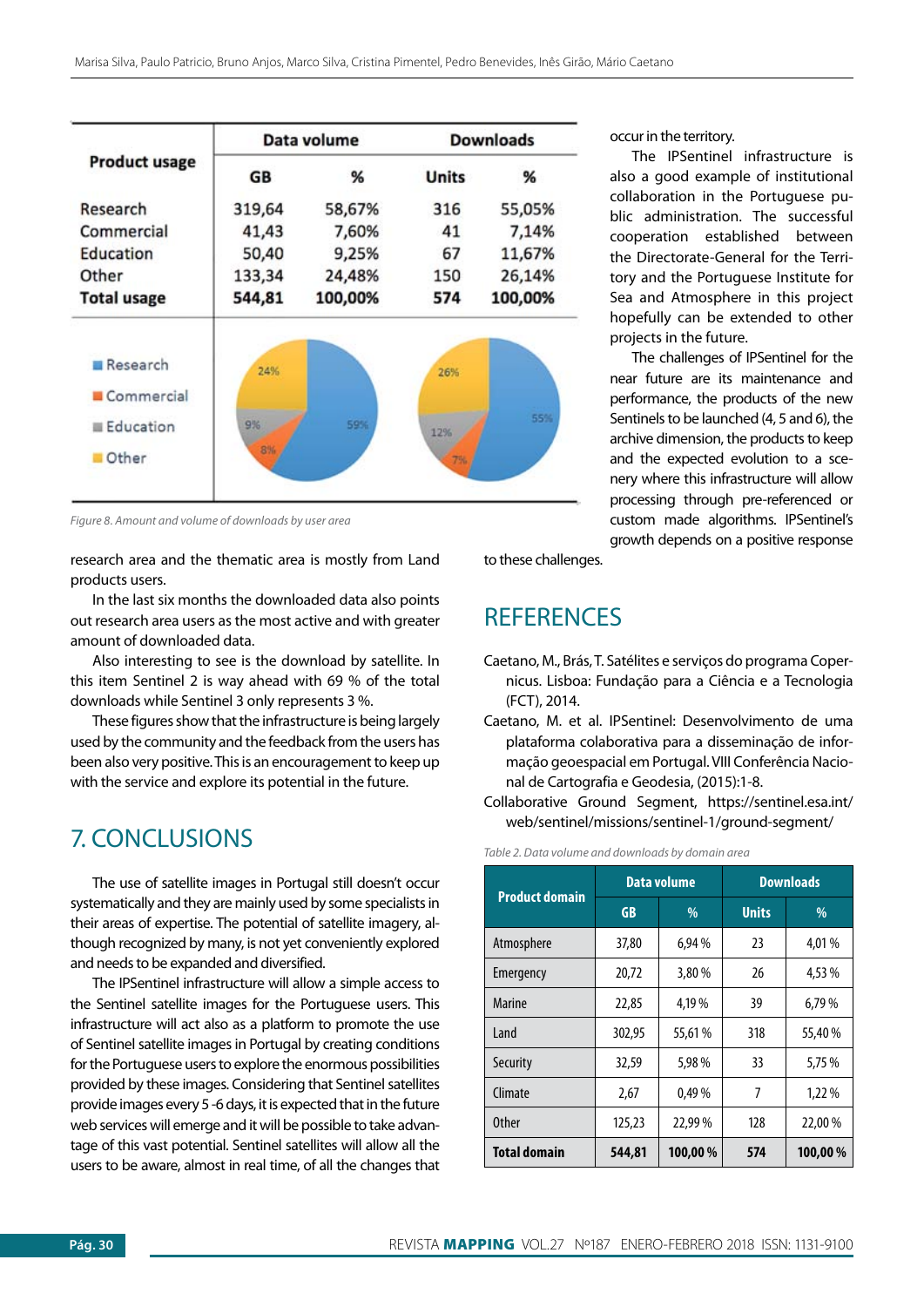|                         | GB     | GB%     | <b>Units</b> | %       |
|-------------------------|--------|---------|--------------|---------|
| $S1A + S1B$             | 266,52 | 48,92%  | 162          | 28,19%  |
| S <sub>2</sub> A        | 270,44 | 49,64%  | 397          | 69,15%  |
| S <sub>3</sub> A        | 7,85   | 1,44%   | 15           | 2,66%   |
| Total                   | 544,81 | 100,00% | 574          | 100,00% |
|                         |        |         |              |         |
| $S1A+S1B$<br>S2A<br>S3A | 50%    | 49%     |              | 28%     |

*Figure 9. Data volume and downloads by satellite*

#### collaborative.

Copernicus, http://www.copernicus.eu/. ESA: Data Hub Service. Software Manual, 2014. ESA: Data Hub Service. Architectural Design Document, 2014.

# *Sobre los autores*

## **Marisa Silva**

*She is the Head of the Division of Cartography. She has a degree in Surveying Engineering from the University of Lisbon (2009). The professional activity has been in the area of Cartography, coordinating several projects related with Geographical Information, with particular focus on aerial photography and satellite imagery.* 

### **Paulo Patrício**

*He is the Head of the Department of Geodesy, Cartography and Geographic Information of DGT. He has a Master in Surveying Engineering from the University of Lisbon. He has 20 years of experience working with GI, and in the last 9 years, as department director, he has been responsible for the coordination of several projects related to spatial data infrastructures.*

#### **Bruno Anjos**

*He is graduated in Management Informatics by the Instituto* 

European Commission: Terms and Conditions for the Use and Distribution of Sentinel Data ESA, 2014 European Space Agency, http:// www.esa.int/ESA.

Guia Rápido. Lisboa: Direção-Geral do Território, 2017.

Guia, Sabrina. Especificação de Testes (STD-ATD). Paço de Arcos: EDISOFT, 2017.

Sentinel Data Access, https://sentinel.esa.int/web/sentinel/sentinel-data-access

Regulation (UE) nº377/2014 of the European Parliament and of the Council of 3 April 2014 establishing the Copernicus Programme. Rosa, Joana. Administration Manual (AM) IPSENTINEL. Paço de Arcos: EDISOFT, 2017.

Rosa, Joana. Interface Control Document (ICD). Paço de Arcos:

EDISOFT, 2017.

Rosa, Joana. Manual de Utilizador (UMD) IPSENTINEL. Paço de Arcos: EDISOFT, 2017.

Rosa, Joana. Software Design Description (SDD) IPSENTI-NEL. Paço de Arcos: EDISOFT, 2017.

*Superior de Gestão (ISG) with a master's degree in Auditing acquired in Instituto Superior de Contabilidade e Administração de Lisboa (ISCAL).* 

*He spent two years working has a Programmer/Analyst on the private sector doing essentially analysis and development of systems in the area of banking and insurance. After that, from 2002 to 2010, he worked has an inspector for the Inspeção-Geral de Finanças (IGF). Thereafter, from 2010 to 2012, he worked has the Coordinator of the Informatics, Communications and Equipment Division (DICE) in the Meteorological Institute doing, essentially, Information Systems Management and being responsible for: IM for the European Centre for Medium - Range Weather Forecasts (ECMWF); IM interlocutor for the Information and Communication Technologies Project Group (GPTIC); Local IM Power Management.*

*Currently, he occupies the position of Head of Division of Information Systems, Communications and Technological Development (DivSI) in IPMA (Portuguese Institute of the Sea and Atmosphere) where his responsibilities are: IPMA Computing Representative for the European Centre for Medium - Range*